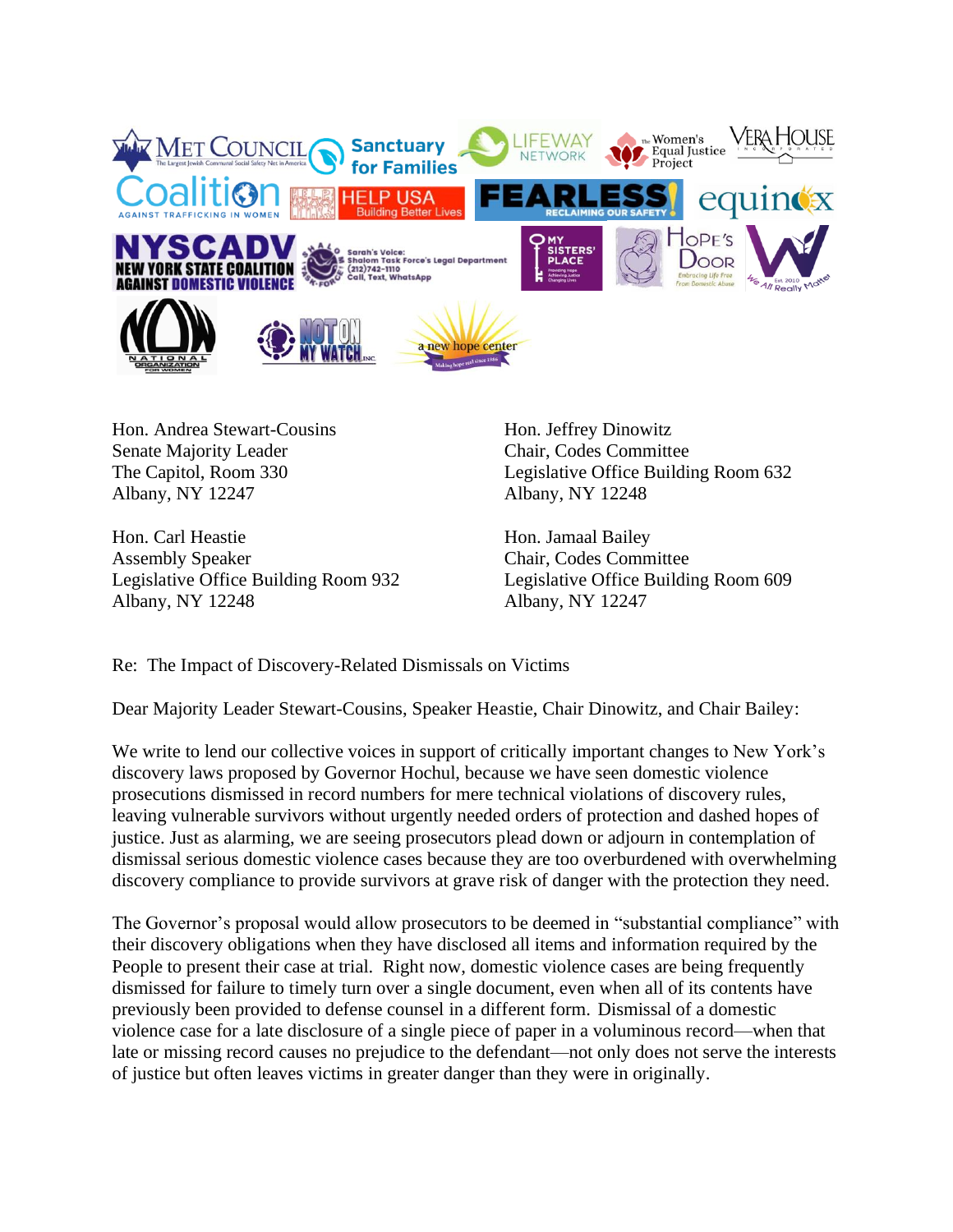We understand that some legislators and advocates have questioned the frequency of these dismissals and the scale of this problem. Because dismissed cases are sealed upon dismissal and because many domestic violence victims who are complainants in criminal prosecutions do not have advocates, it is impossible for us to provide that data or to offer detailed case information. However, we know from many conversations with victims statewide that these dismissals, caused by technical discovery violations long before any hearings or trial, have left victims without the orders of protection that they urgently need, while allowing perpetrators of domestic violence to evade accountability.

Advocates provided these horrific examples of the consequences of dismissals resulting from technical discovery violations:

**Case 1:** In September 2021, after years of abusing her physically, sexually, verbally, and financially, N's husband was arrested for strangling her until she could not breathe and bashing her head against the wall. Their infant son witnessed his mother's abuse. At the time, N was particularly weak and frail due to recent intensive chemotherapy treatments she was receiving following a breast cancer diagnosis. After his attack, N's husband prevented her from using her phone to call 911 and even disconnected the internet service so that she could not call for help until the day after the attack. When N's husband was arrested, she received a temporary order of protection from the Queens Criminal Court that excluded her husband from the marital residence. During following three months, N and her baby continued to reside in the marital residence. For the first time in years, they were mercifully spared her husband's ongoing abuse.

In mid-December 2021, the criminal case against the N's husband was dismissed on a technicality: the Assistant District Attorney was unable to comply with the new discovery requirements. N did not know about the dismissal. Shortly thereafter, N's husband filed a retaliatory Family Offense Petition against her in Family Court, falsely alleging that she had been the aggressor in the attack for which he had been arrested and prosecuted and excluding her from the home.

Four days after Christmas 2021, N's husband appeared at her home and attempted to gain entry. When N called the police, she was informed that the criminal case against her husband had been dismissed and her criminal court order of protection was no longer valid. The next evening N's husband returned to the marital residence accompanied by police officers. The officers told N that she had to immediately leave her home. She and her baby were put out on the street in the cold rain with only their coats, her empty wallet, her phone and the clothes on their backs. N and her baby were now homeless, and her abusive husband not only occupied her home but wielded an order of protection against her.

**Case 2:** K's husband subjected her to repeated incidents of domestic violence. He repeatedly verbally abused and threatened her, hit her on the head, yanked and pulled her hair, choked her, spat in her face, and poured alcohol on her. As a result of his abuse, K sustained bruises, marks, and pain to her face, neck, and body. Her husband repeatedly kicked her and her beloved pet dog out of the apartment in the middle of the night, forcing her to remain locked outside in the cold with little or no clothing, and frequently abused her dog, hitting him in the head and locking him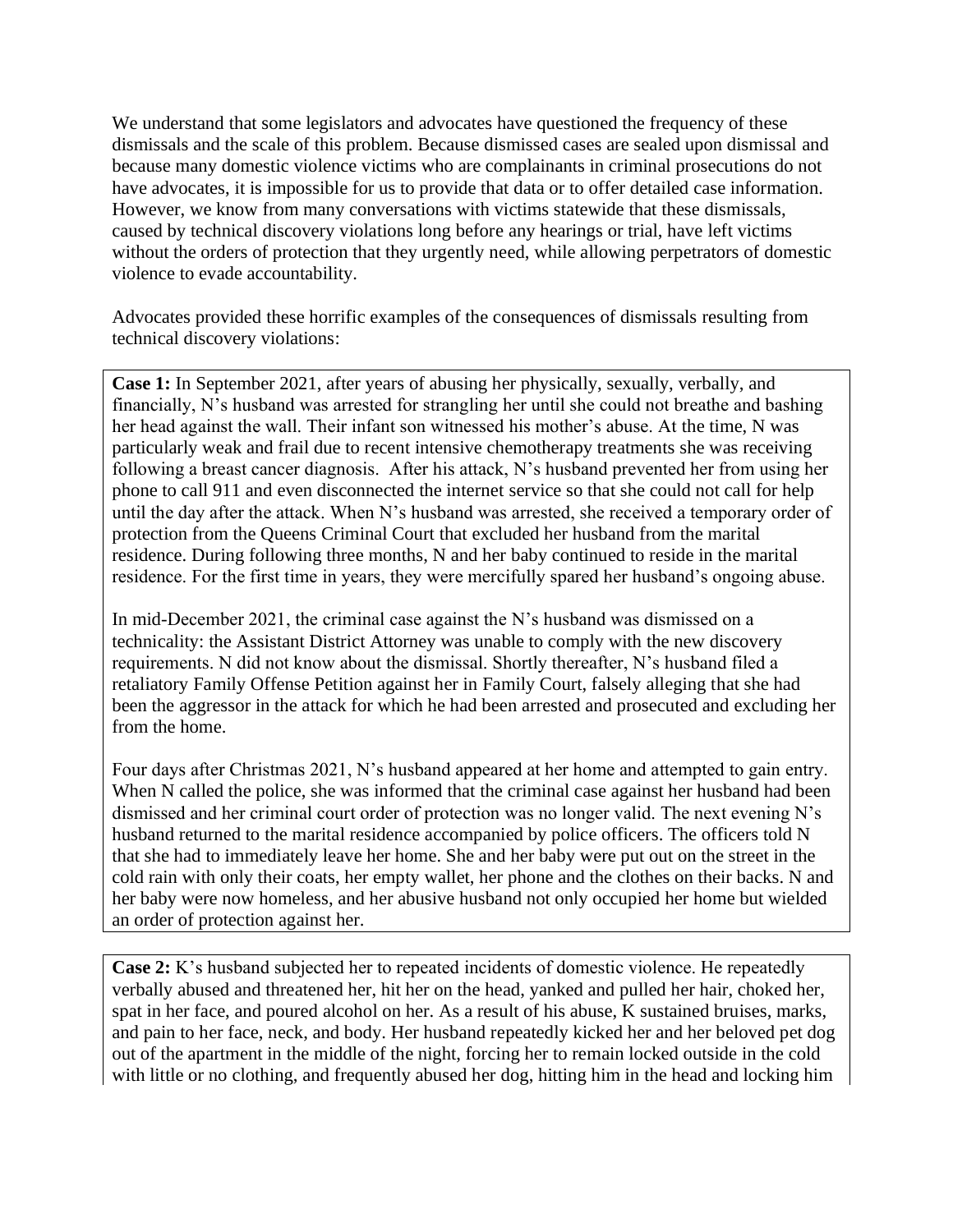in a cage for twelve hours at a time, threatening, "If you let him out he will be punished." K's husband forced her to view explicit photos and videos he had taken of other sexual partners and coerced her to engage in sexual acts with others against her will.

In early 2020, after husband took explicit, humiliating photos of her while she was undressed and asleep, and then messaged them to share them with others or post online, K finally summoned the courage to call the police. K's husband was arrested for dissemination of an unlawful surveillance image in the second degree. Immensely relieved to now have a criminal order of protection against her husband, K fully cooperated with the Kings Country DA's office. She instructed the attorneys who represented her in both a family court order of protection case and an uncontested divorce to reach out to the DA's office to ensure that her husband was deterred from ever sharing explicit photos of her with anyone else again.

In March 2021, the criminal case against K's husband was nonetheless dismissed pursuant to CPL 30.30 because the Assistant District Attorney was unable to comply with the requirements of the new discovery law, and there no longer was an order of protection on behalf of K in effect. K was devastated that the criminal case was dismissed and that she lost her order of protection and is terrified that her husband will again weaponize the intimate images of her in his possession.

**Case 3:** F was born and raised in Peru. While in New York City, as part of an exchange program, she met and fell in love with the man who would become her husband. F returned to New York, married him, and eventually had a child with him. As time passed, the behavior of F's husband became increasingly controlling, abusive, and disturbing: he pressured F to have unwanted sex during her high risk pregnancy; he strangled her; he threatened to kill her and threatened to kill himself; he grabbed her by the hair and snapped her head back repeatedly, causing her to cry out in pain; and he raped F in their bedroom in front of their baby, after which he threw her boots at her. F sought help from the police but initially they refused to assist her, apparently because her allegations principally involved sexual abuse by her husband. Eventually the police responded appropriately and arrested F's husband. He was charged with Rape, Sexual Misconduct, Aggravated Harassment, Forcible Touching, and Criminal Contempt. The case was referred to the Integrated Domestic Violence Court in Queens. On April 9, 2021, F's Sanctuary for Families attorney received the following message from the Assistant District Attorney prosecuting the criminal case against F's husband: "[T]his will be the last time this case is on. Unfortunately, we're going to have to concede 30.30 on the case. I'm going to call [F] after work to let her know. I really wish I would have been able to save this case, I'm sorry I couldn't do more." F was devastated to learn that the criminal charges against her husband were dismissed as the result of a discovery violation along with the criminal court order of protection issued on her behalf.

We know that the intent of discovery reform was to promote fairness and transparency by prohibiting prosecutors from delaying essential disclosures until the eve of trial. We strongly support such discovery reform, especially since domestic violence victims are all too often defendants in criminal cases. It does not advance fairness and transparency and certainly was not the legislature's intent, however, to allow domestic violence offenders to evade justice and to leave their victims without lifesaving orders of protection and no possibility of justice on account of trivial and inconsequential discovery omissions by a prosecutor.